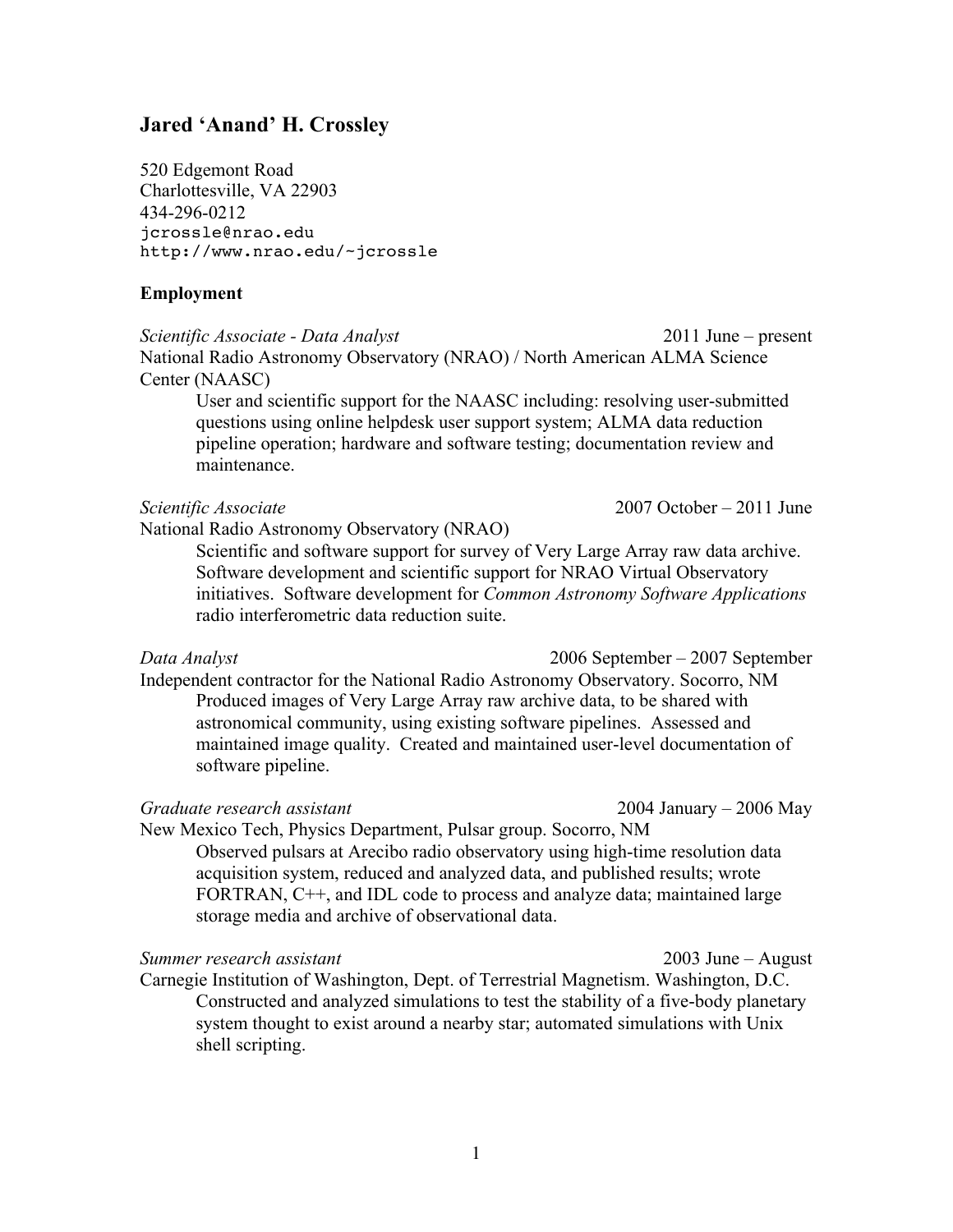*Physics Laboratory Instructor* 2003 January – May

New Mexico Tech, Physics Department. Socorro, NM Taught introductory physics laboratory; tutored introductory physics students in

weekly help-session; voluntarily developed astronomical laboratory exercise using campus observatory.

*Summer research assistant* 2002 June – August

National Radio Astronomy Observatory. Socorro, NM

Used Very Large Array radio interferometry data to image and model the kinematics of an active two-body star system; wrote C and IDL analysis programs. Observed Crab pulsar with Very Long Baseline Array radio interferometer looking for small-scale structure; utilized AIPS software.

*Research Assistant* 2000 May – 2001 May

Langumir Laboratory for Atmospheric Research. Socorro, NM.

Wrote IDL programs to analyze 4-dimensional lightning data. Organized and maintained archive of lightning data.

# **Education**

Master of Science in Physics. New Mexico Institute of Mining and Technology, Socorro, NM. May 2009. Thesis title: *Crab Pulsar Giant Radio Pulses: An Investigation of Microsecond-scale Structure and Dispersion Characteristics*

Bachelor of Science in Physics, emphasis in Astrophysics, minor in Mathematics. New Mexico Institute of Mining and Technology, Socorro, NM. December 2003.

# **Publications**

*Short-Lived Radio Bursts from the Crab Pulsar*, Crossley, J. H., Eilek, J. A., Hankins, T. H., Kern, J. S. 2010, *in preparation*

*Web Service Automates Access to Multiple Astronomical Data Sources,* Crossley, J. H., DuPlain, R., Radziwill, N. M. 2009, SPIE Newsroom

*Automating Image Import for Google Sky Using Virtual Observatory Tools,* Crossley, J. H., DuPlain, R., Radziwill, N. M. 2009, Bulletin of the American Astronomical Society

*NRAO VLA Archive Survey*, Crossley, J. H., Sjouwerman, L. O., Fomalont, E. B., & Radziwill, N. M. 2008, SPIE Conf. Series 7016, Observatory Operations: Strategies, Processes, and Systems II